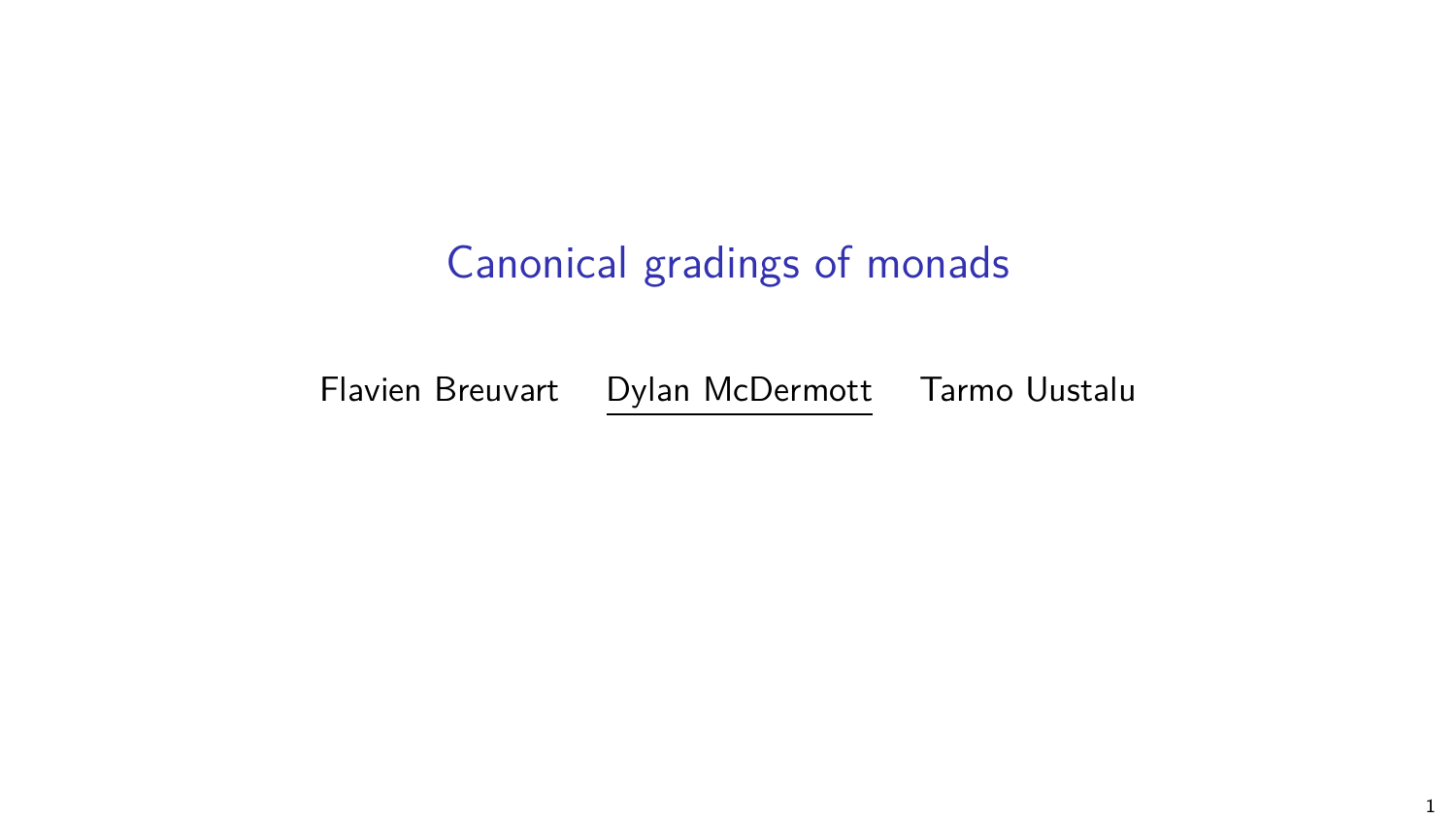The writer monad Wr for lists over a set  $C$  has:

object mapping  $Wr : Set \rightarrow Set$  Wr  $X = List C \times X$ unit functions  $\eta_X : X \to WrX$   $\eta_X x = ([] , x)$ multiplication functions  $\mu_X : \text{Wr}(WrX) \to \text{Wr}X \quad \mu_X(s_1, (s_2, x)) = (s_1 + s_2, x)$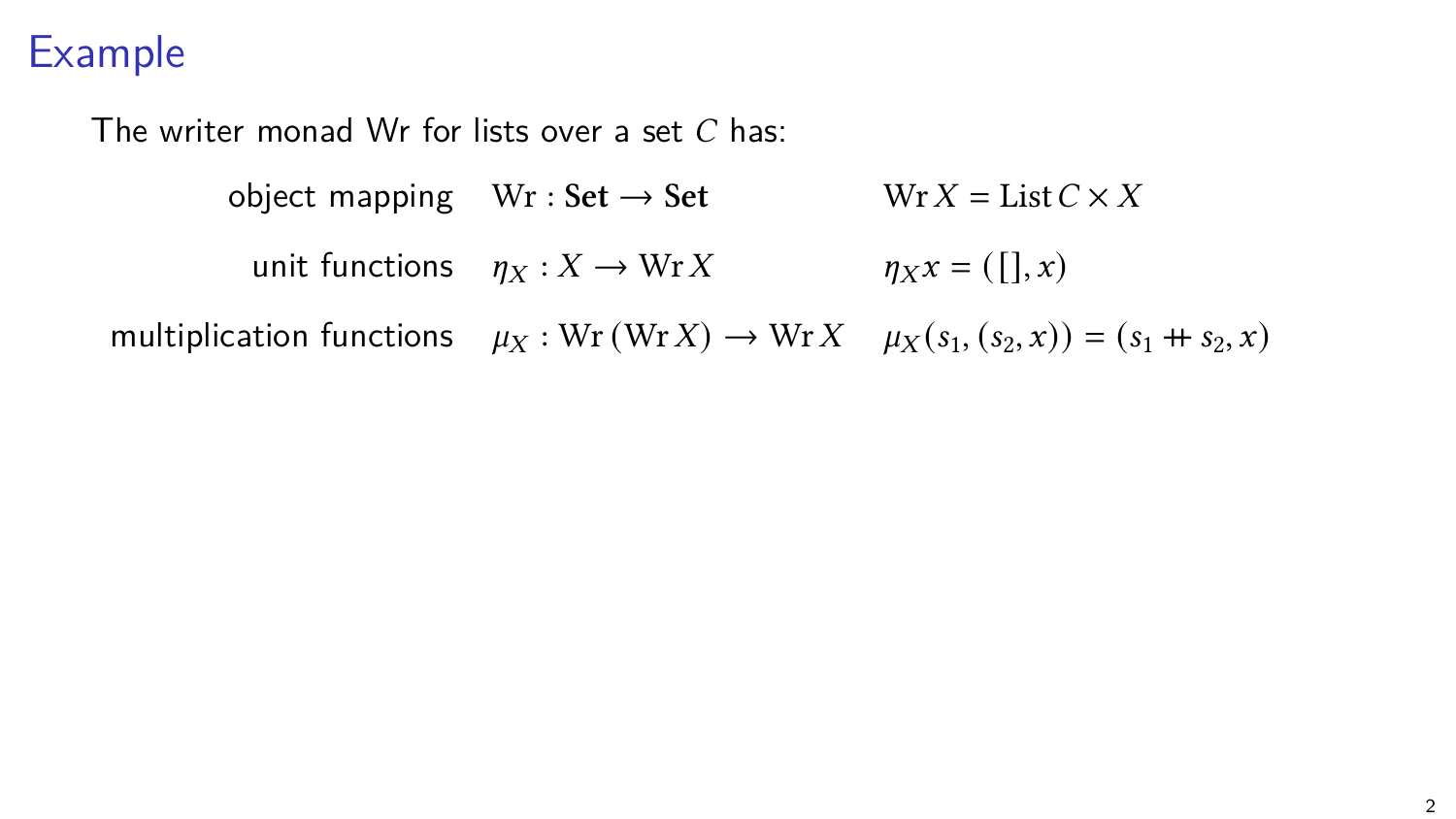The writer monad Wr for lists over a set  $C$  has:

object mapping  $Wr : Set \rightarrow Set$  Wr  $X = List C \times X$ unit functions  $n_x : X \to WrX$   $n_x x = (1, x)$ multiplication functions  $\mu_X : \text{Wr}(\text{Wr} X) \to \text{Wr} X$   $\mu_X(s_1, (s_2, x)) = (s_1 + s_2, x)$ 

We can grade this by

 $▶$  natural numbers  $e \in N$ , to get a graded monad WrL:

 $WrL e X = List_{\leq e} C \times X$   $\eta: X \to WrL 0 X$   $\mu: WrL e_1 (WrL e_2 X) \to WrL(e_1 + e_2) X$ 

▶ subsets  $e \subseteq C$ , to get a graded monad WrS:

 $Wrs e X = List e \times X$   $\qquad$   $n: X \rightarrow Wrs \emptyset X$   $\qquad$   $\qquad$   $\qquad$  : WrS  $e_1$  (WrS  $e_2$  X)  $\rightarrow Wrs(e_1 \cup e_2) X$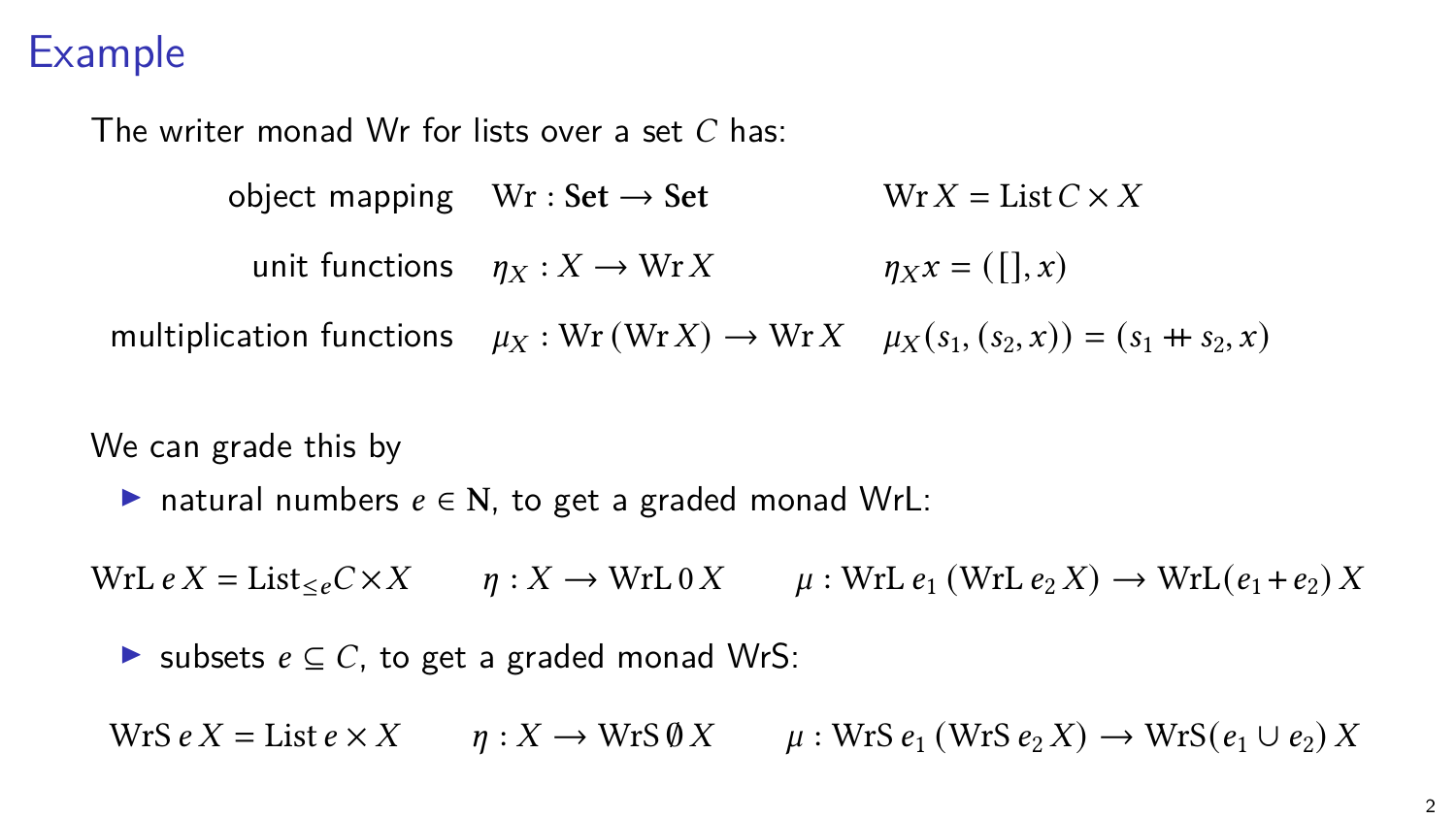The writer monad Wr for lists over a set  $C$  has:

object mapping  $Wr : Set \rightarrow Set$  Wr  $X = List C \times X$ unit functions  $\eta_X : X \to WrX$   $\eta_X x = ([] , x)$ multiplication functions  $\mu_X : \text{Wr}(\text{Wr} X) \to \text{Wr} X$   $\mu_X(s_1, (s_2, x)) = (s_1 + s_2, x)$ 

We can grade this by

 $\triangleright$  subsets  $\Sigma \subseteq$  List C, to get a graded monad WrC:

 $WrC \Sigma X = \Sigma \times X$   $\qquad n: X \to WrC \cup X$   $\qquad \qquad \mu: WrC \Sigma_1 (WrC \Sigma_2 X) \to WrC(\Sigma_1 \boxdot \Sigma_2) X$ 

where

$$
J = \{ [] \} \qquad \Sigma_1 \boxdot \Sigma_2 = \{ s_1 + s_2 \mid s_1 \in \Sigma_1, s_2 \in \Sigma_2 \}
$$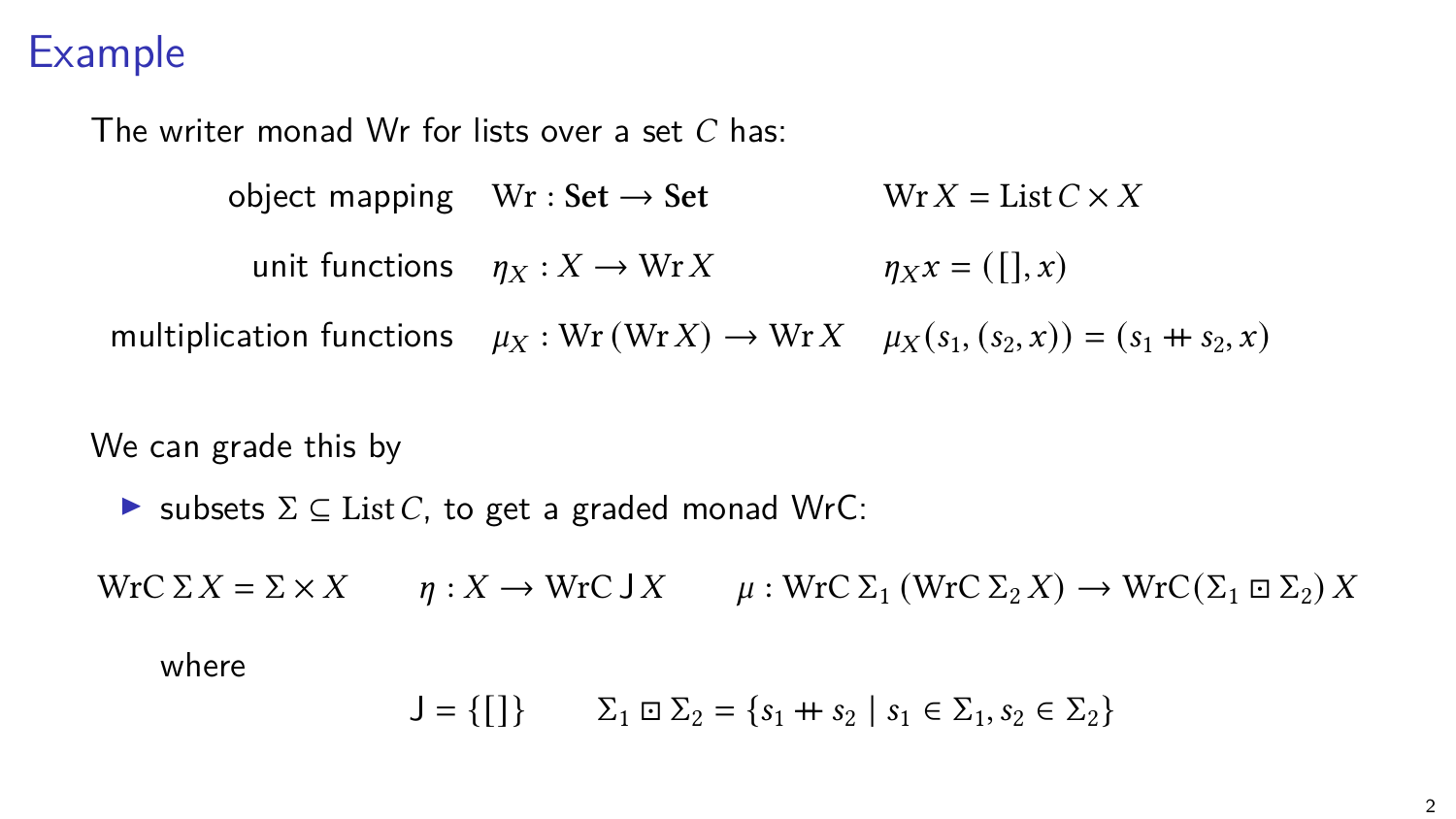WrC is the canonical grading of Wr:

▶ WrL is

$$
N \xrightarrow{F} \mathcal{P}(\text{List } C) \xrightarrow{\text{WrC}} [\text{Set}, \text{Set}]
$$

where

 $Fe = \text{List}_{\leq e}C \subseteq \text{List}C$ 

 $\triangleright$  WrS is

$$
\mathcal{P}C \xrightarrow{F} \mathcal{P}(\text{List } C) \xrightarrow{\text{WrC}} [\text{Set}, \text{Set}]
$$

where

$$
Fe = \text{List}e \quad \subseteq \quad \text{List}C
$$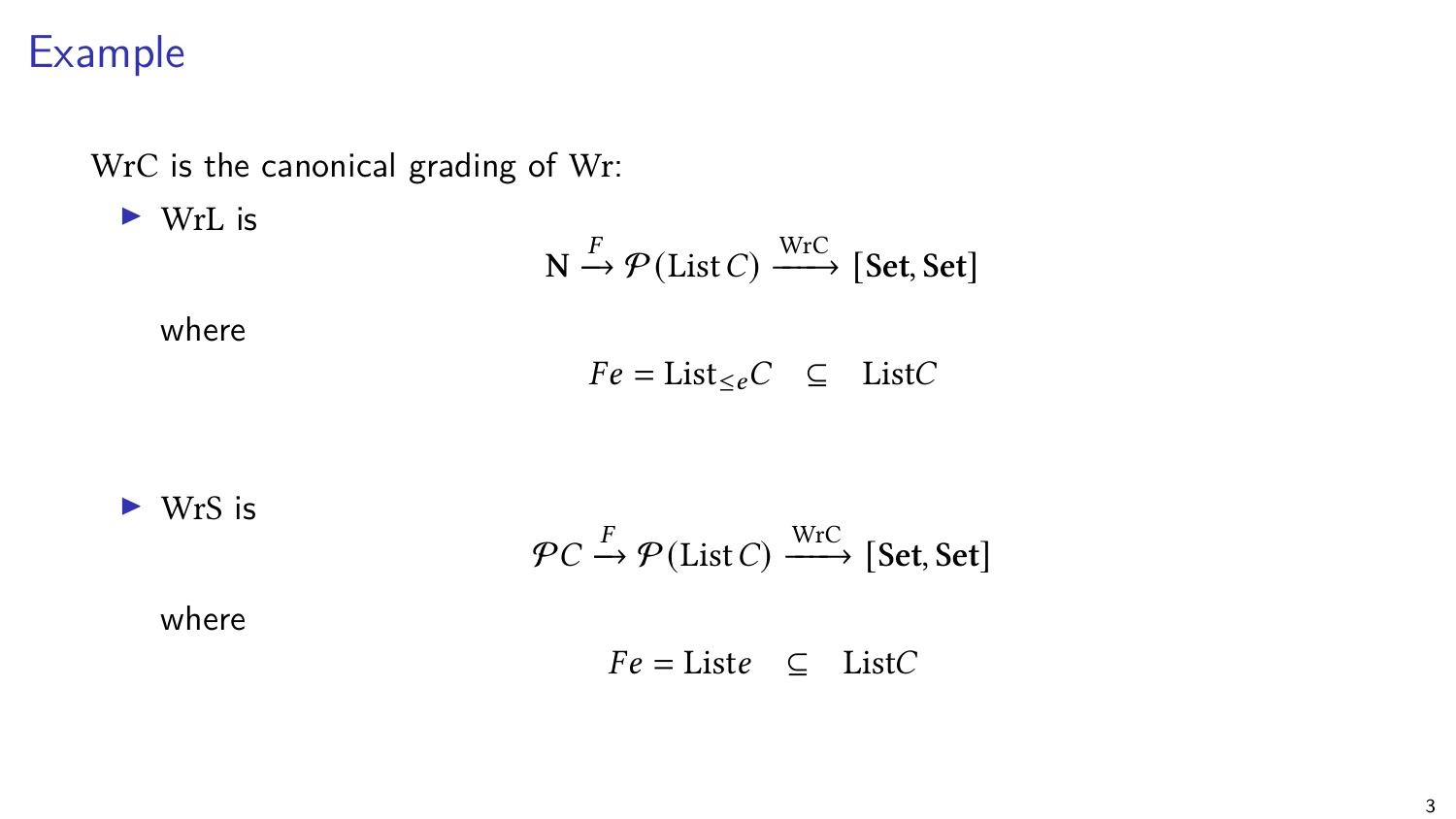## This work

For every monad T on **Set**:

- $\triangleright$  there is a notion of grading of T
- $\blacktriangleright$  T has a canonical grading
- ▶ every other grading factors through the canonical one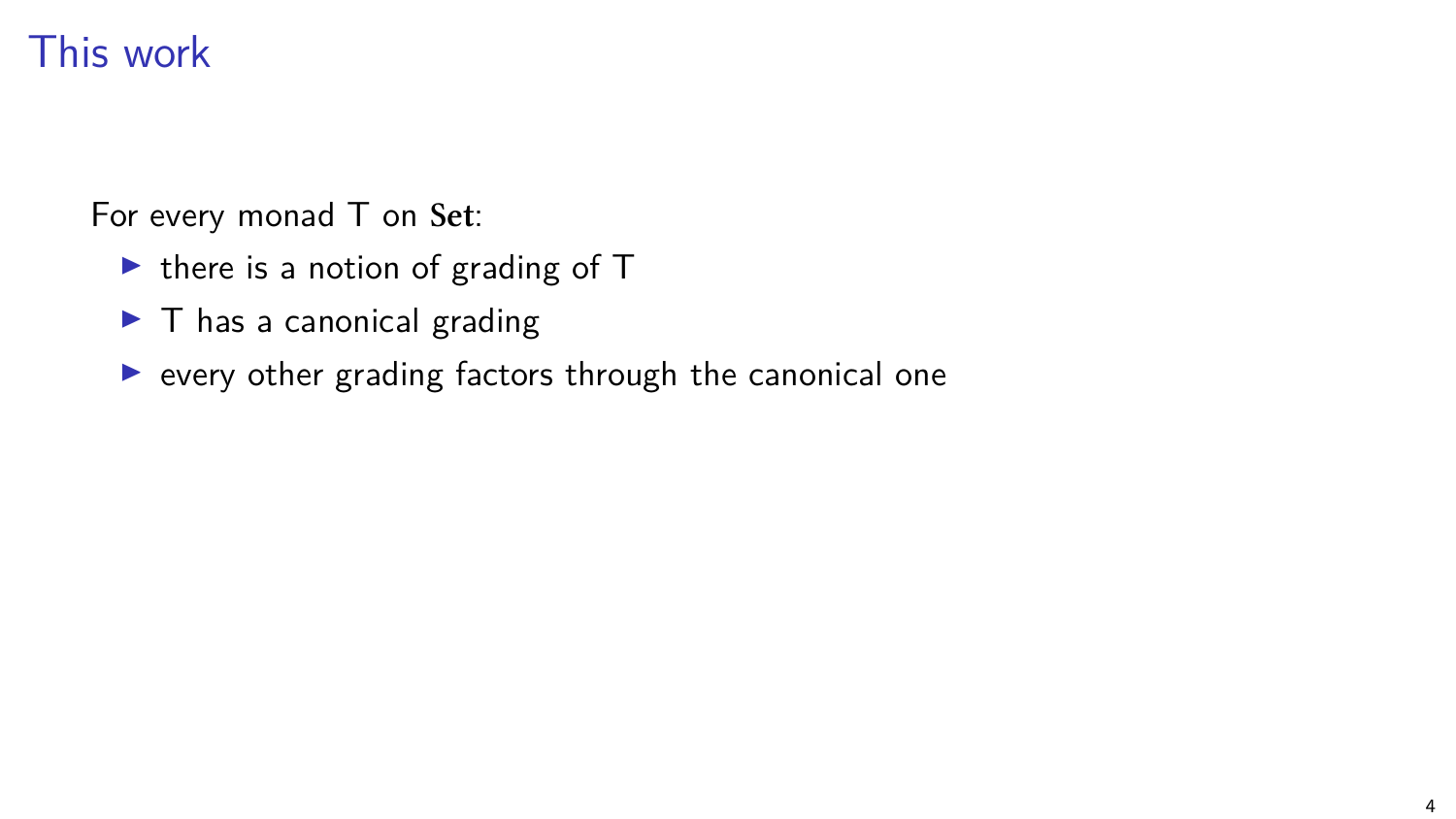#### This work

More generally, given a suitable notion of  $M$ -subfunctor, for every monad T:

- $\triangleright$  there is a notion of M-grading of T
- $\blacktriangleright$  T has a canonical *M*-grading
- $\triangleright$  every other M-grading factors through the canonical one

In particular, monads can be canonically graded by shapes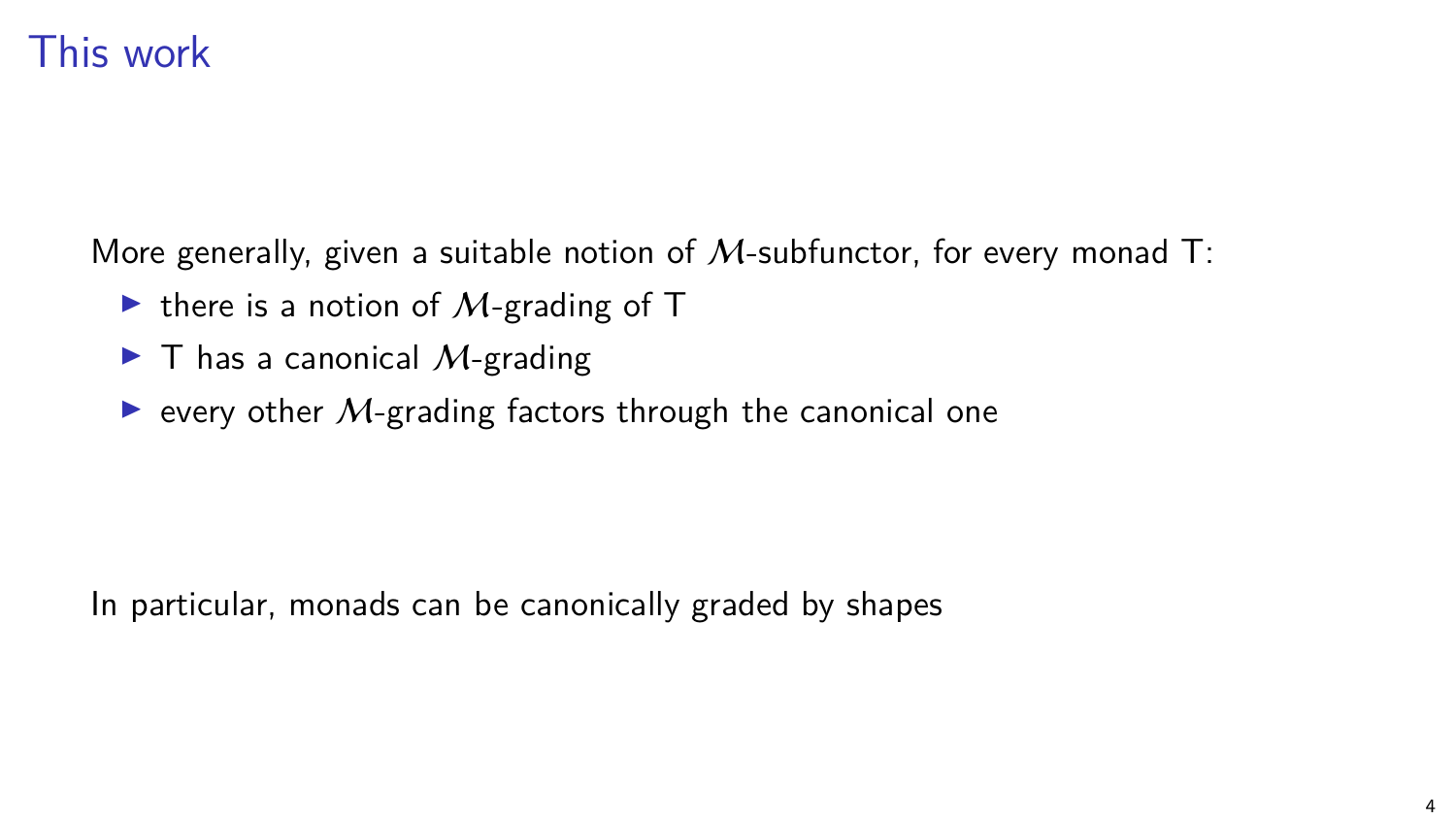## Gradings

Let T be a monad on **Set**

 $T : Set \rightarrow Set$   $n : X \rightarrow TX$   $\mu : T(TX) \rightarrow TX$ 

A grading  $(\mathcal{E}, \mathsf{G})$  of T consists of:

 $\triangleright$  an partially ordered monoid  $(\mathcal{E}, \leq, I, \odot)$  of grades  $e \in \mathcal{E}$ 

▶ a subset  $GeV \subset TX$  for each  $e \in \mathcal{E}$  and set X

such that

▶  $GeV \subseteq Ge'X$  for all  $e \le e'$  and X

 $\triangleright$  G is closed under the monad structure of T:

 $Tf:TX \to TY$  restricts to  $Ge f: Ge X \to Ge Y$  for each  $e \in \mathcal{E}$  and  $f: X \to Y$  $\eta: X \to TX$  restricts to  $\eta: X \to GIX$  for each X  $\mu: T(TX) \to TX$  restricts to  $\mu: Ge_1(Ge_2X) \to G(e_1 \odot e_2)X$  for each  $e_1, e_2 \in \mathcal{E}$  and X Fact:  $(G, \eta, \mu)$  is a graded monad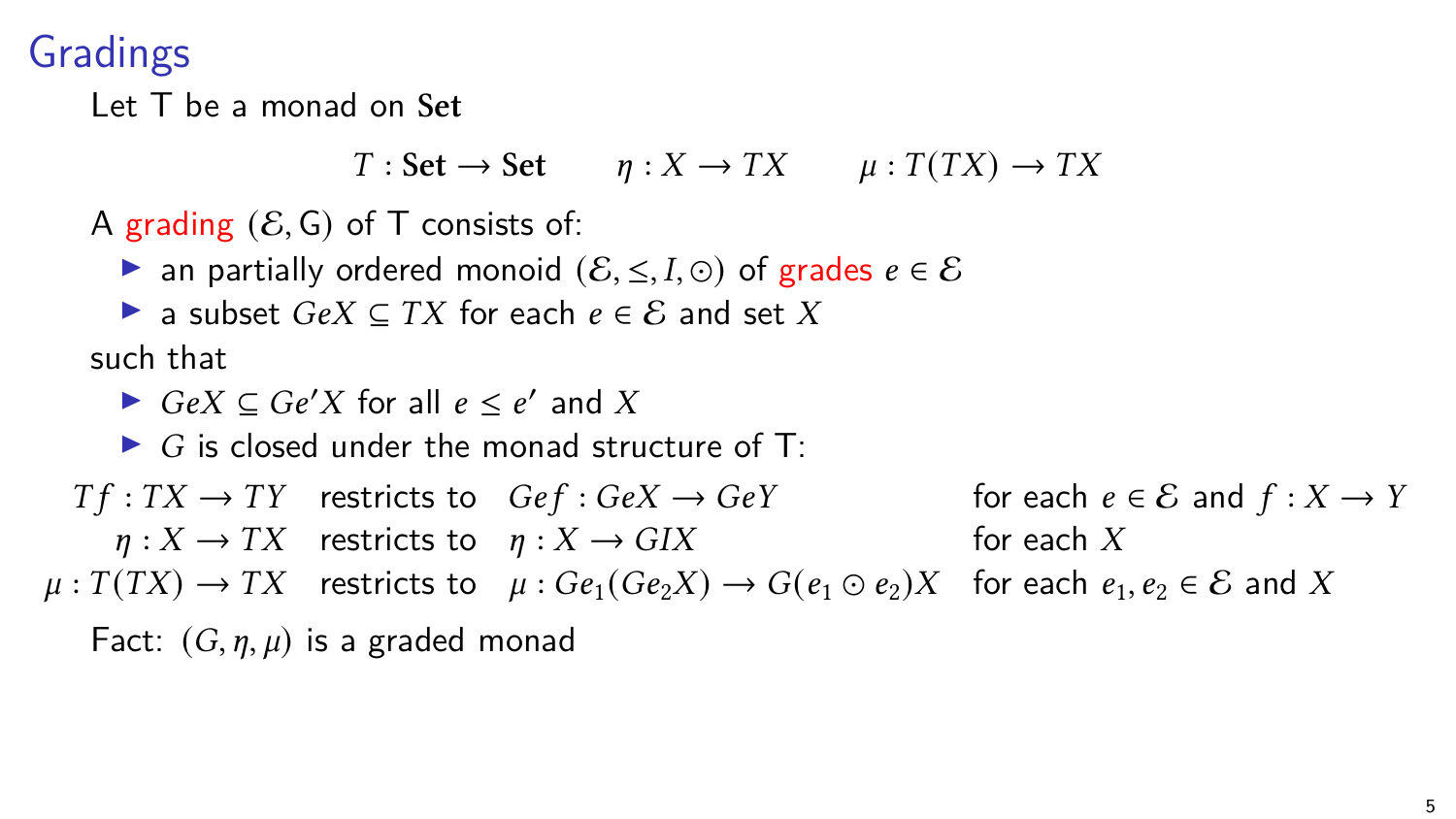## Gradings

Let T be a monad on **Set**

 $T : Set \rightarrow Set$   $n : X \rightarrow TX$   $\mu : T(TX) \rightarrow TX$ 

A grading  $(\mathcal{E}, \mathsf{G})$  of T consists of:

 $\triangleright$  an partially ordered monoid  $(\mathcal{E}, \leq, I, \odot)$  of grades  $e \in \mathcal{E}$ 

▶ a subset  $GeV \subset TX$  for each  $e \in \mathcal{E}$  and set X

such that some conditions hold.

 $\triangleright$  ( $\mathcal{E}$ ,  $\leq$ ,  $I$ ,  $\odot$ ) = (N,  $\leq$ , 0, +), and WrL  $e X = \text{List}_{\leq e} C \times X \subseteq \text{List } C \times X = \text{Wr } X$ ▶  $(\mathcal{E}, \leq, I, \odot) = (\mathcal{P}C, \subseteq, \emptyset, \cup)$ , and  $WrS e X = List e \times X \subseteq List C \times X = WrX$ ▶  $(\mathcal{E}, \leq, I, \odot) = (\mathcal{P}(\text{List}C), \subseteq, \emptyset, \cup)$ , and  $WrS eX = List e \times X \subseteq List C \times X = WrX$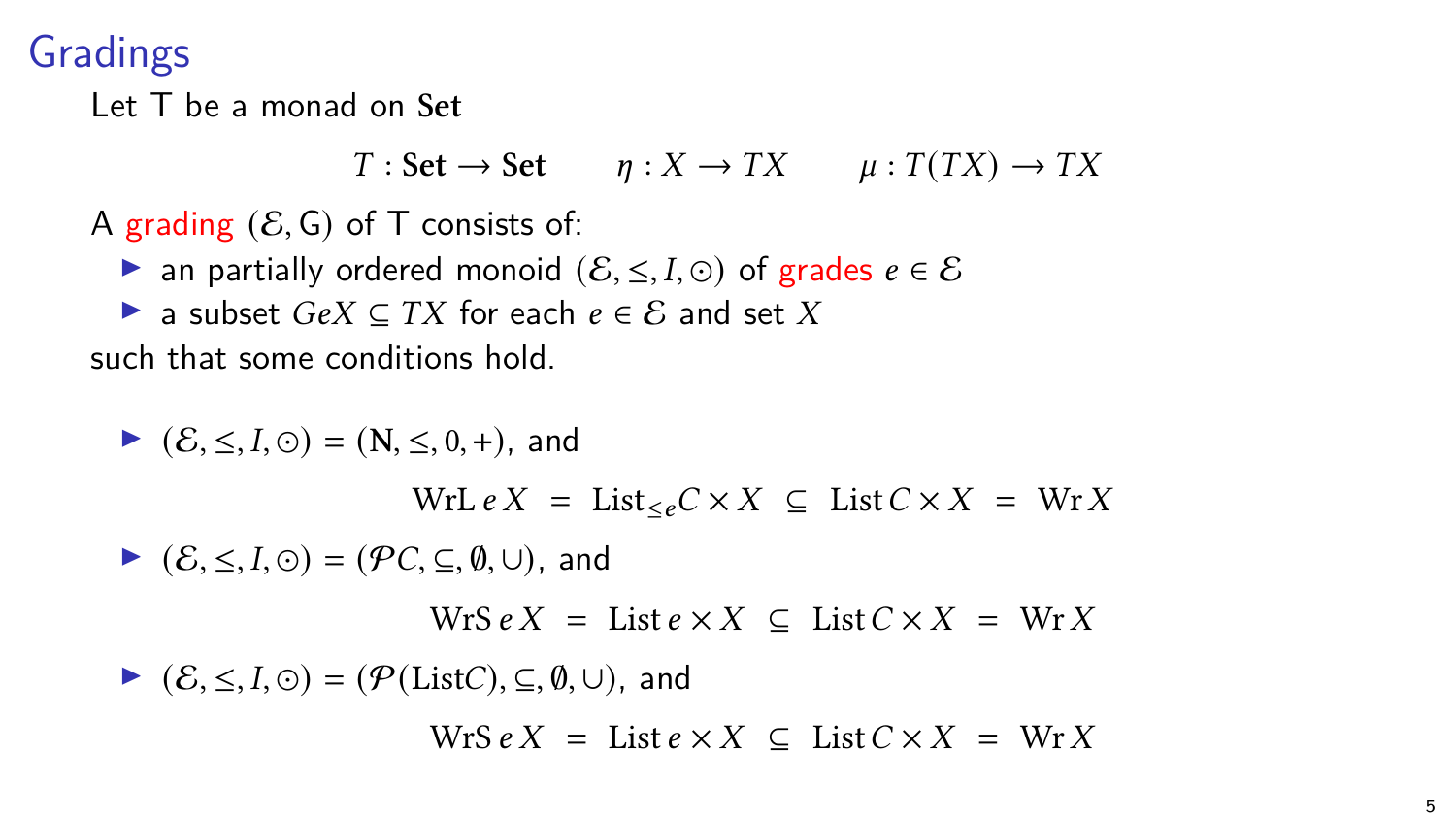Aside: constructing the ordered monoid

#### Given

- $\triangleright$  a set  $\delta$
- ▶ a subfunctor  $Ge \subseteq T$  for each  $e \in \mathcal{E}$

under some conditions we get a grading of  $T$  by defining

 $e \leq e' \iff Ge \subseteq Ge'$ 

- $I =$  smallest *e* such that  $\eta$  restricts to  $\eta : X \to GeX$
- $e_1 \odot e_2$  = smallest *e* such that  $\mu$  restricts to  $\mu : Ge_1(Ge_2X) \rightarrow GeX$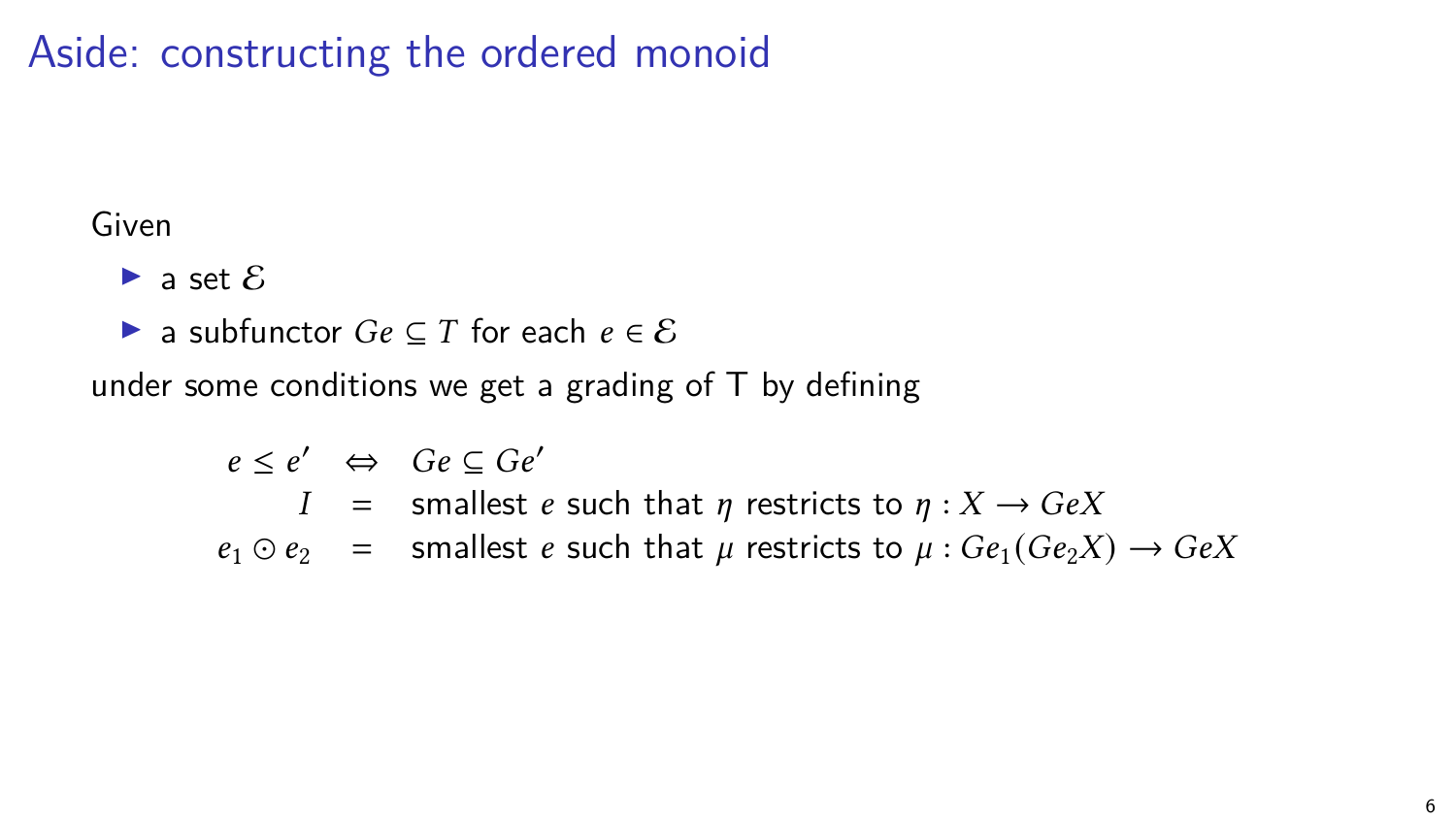# Canonical grading of a functor

A grading  $(\mathcal{E}, G)$  of a functor T consists of:

- ▶ a partially ordered set  $(\mathcal{E}, \leq)$  of grades  $e \in \mathcal{E}$
- ▶ a subfunctor  $Ge \subseteq T$  for each  $e \in \mathcal{E}$

such that  $Ge \subseteq Ge'$  for all  $e \leq e'$ 

| The canonical grading $(Sub(T), \hat{T})$ of T has: |        |  | (ignoring some size issues)                           |
|-----------------------------------------------------|--------|--|-------------------------------------------------------|
| poset<br>subfunctors $\hat{T}S = S$                 | Sub(T) |  | (subfunctors of $T$ , ordered by pointwise inclusion) |

Universal property:

for every other grading  $(\mathcal{E}, G)$  of T, there is a unique monotone  $F : \mathcal{E} \to \text{Sub}(T)$  such that  $Ge = \hat{T}(Fe)$  for all e

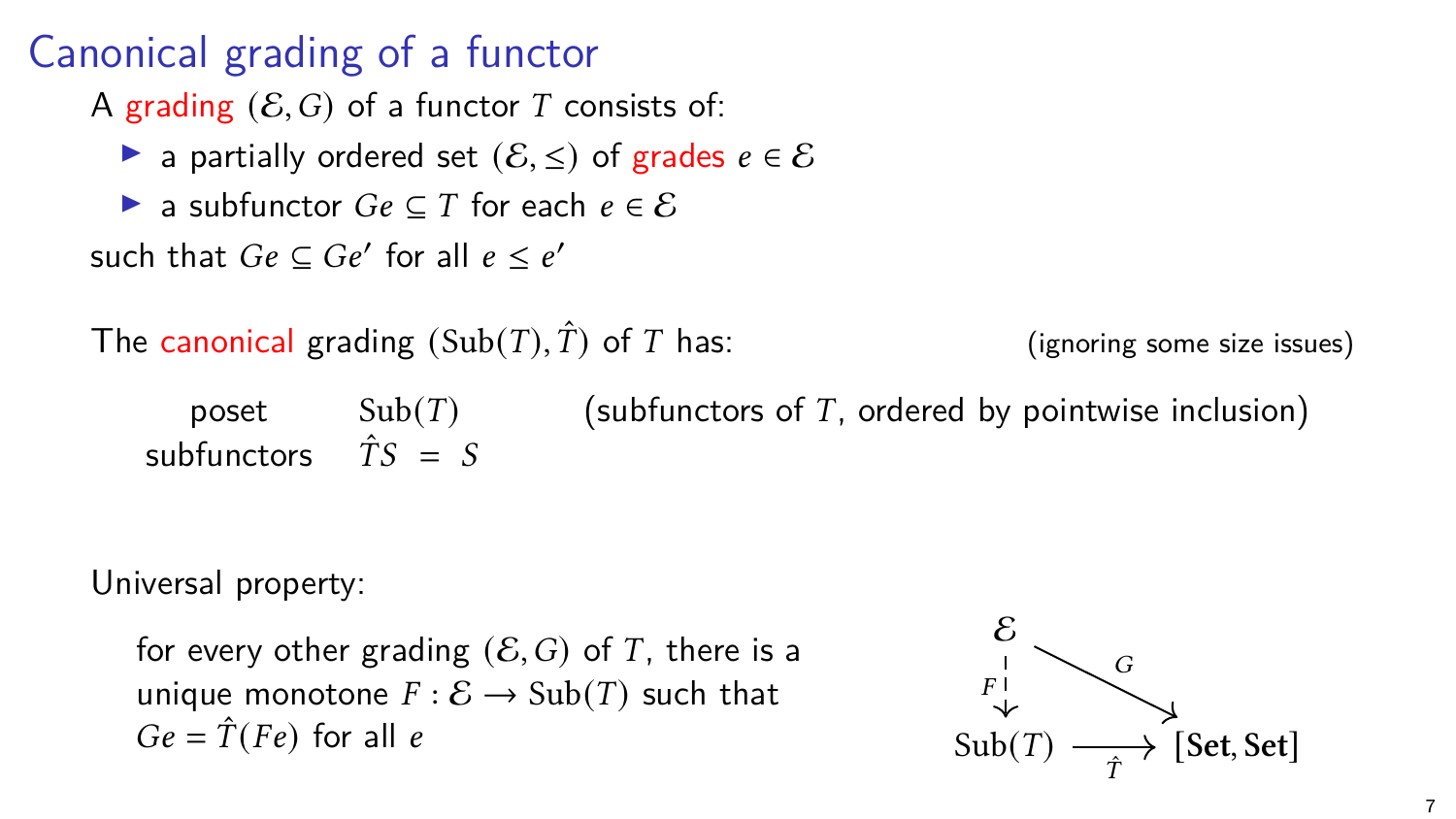#### Canonical grading of a monad

The canonical grading  $(Sub(T), \hat{T})$  of a monad T has

 $\mathsf{ordered}\ \mathsf{monoid}\ (\mathsf{Sub}(T),\mathsf{J},\Xi)$ dered monoid  $(Sub(T), J, \Box)$ <br>subfunctors  $\hat{T}S = S$  where  $(S_1 \Box S_2)X = \{\mu t \mid t \text{ is in the image of } S_1(S_2X) \hookrightarrow T(TX)\}\$ 

Universal property:

for every other grading  $(\mathcal{E}, G)$  of T, there is a unique  $F : \mathcal{E} \to \text{Sub}(T)$  that is lax monoidal and satisfies  $Ge = \hat{T}(Fe)$  for all e



$$
e \le e' \Rightarrow Fe \subseteq Fe'
$$
  

$$
J \subseteq FI
$$
  

$$
Fe \sqcup Fe' \subseteq F(e \odot e')
$$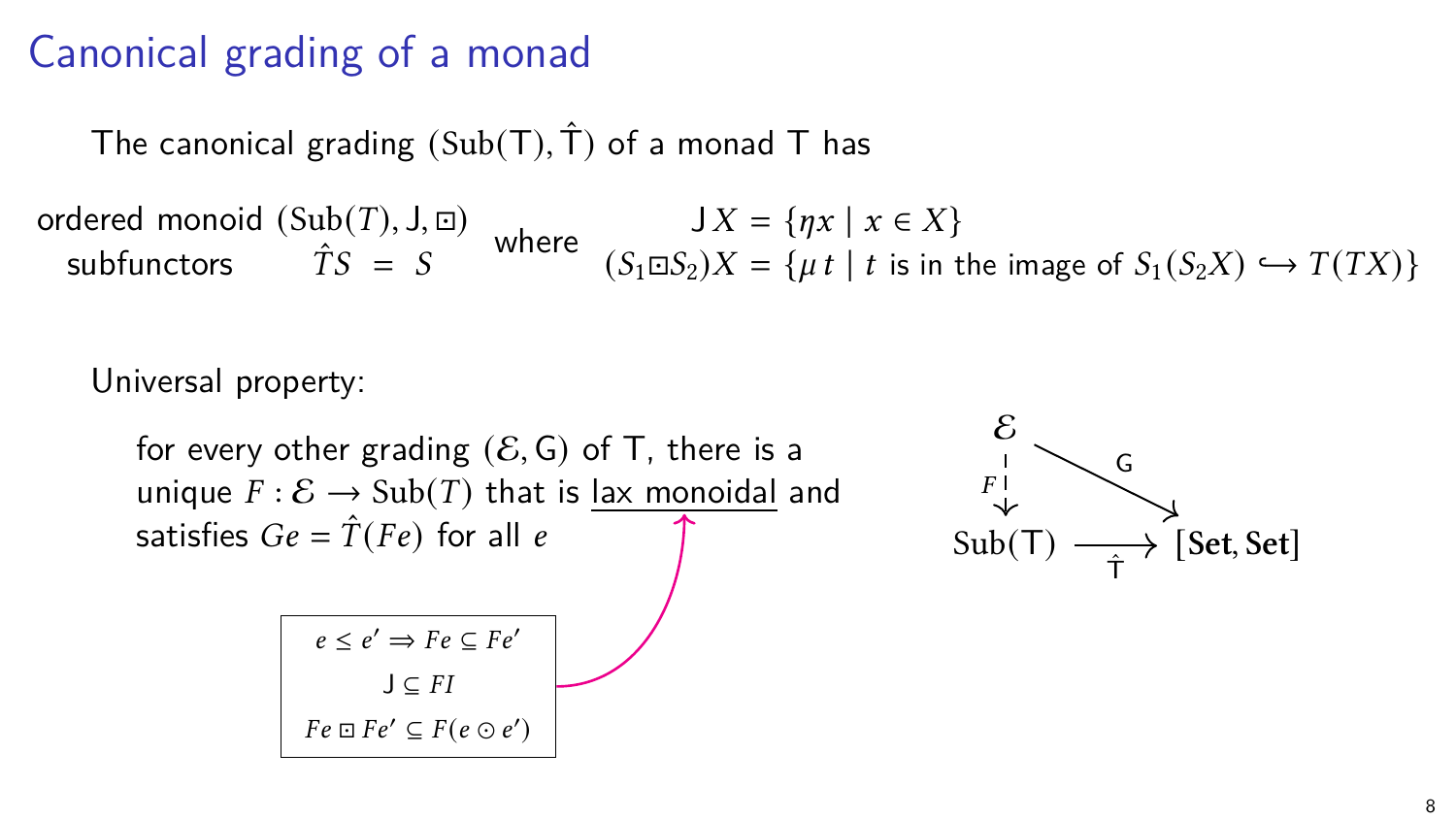#### Example: writer

via

Take the writer monad Wr

 $Wr X = ListC \times X$ 

Subfunctors  $S \subseteq Wr$  are equivalently subsets

 $\Sigma \subset \text{List}C$  $\Sigma = \{s \in \text{List}C \mid (s, \star) \in S1\}$  $SX = \{(s, x) \in \text{List} C \times X \mid s \in \Sigma\}$ 

So the canonical grading is  $P(\text{List}C)$  with

$$
\operatorname{WrC} \Sigma X = \Sigma \times X
$$

$$
\Sigma \le \Sigma' \Leftrightarrow \Sigma \subseteq \Sigma' \quad J = \{ [] \}
$$

$$
\Sigma_1 \boxdot \Sigma_2 = \{s_1 + s_2 \mid s_1 \in \Sigma_1, s_2 \in \Sigma_2 \}
$$



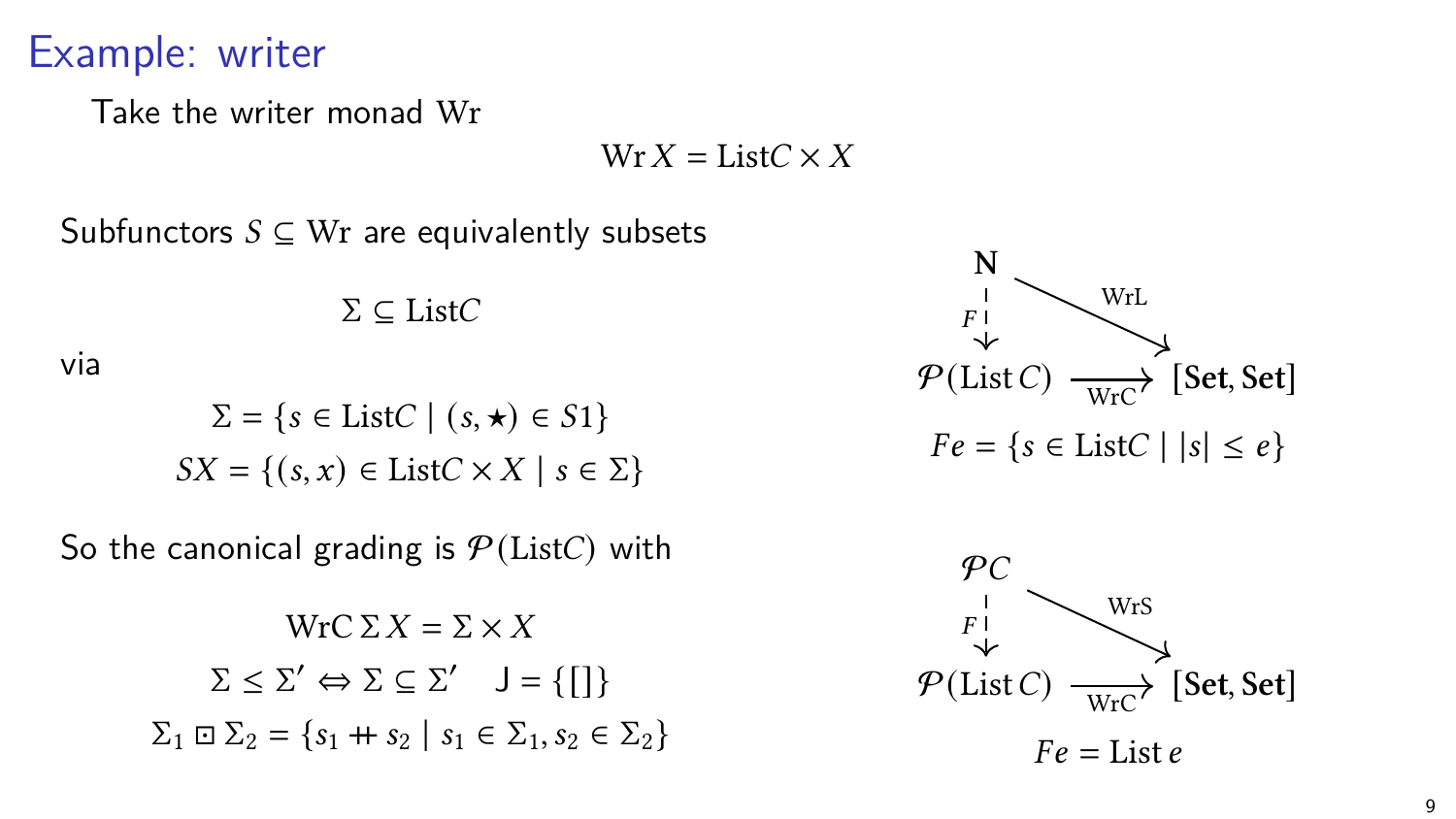#### Example: reader

Take the reader monad Read<sub>V</sub> (for a set V)

$$
ReadV X = V \Rightarrow X
$$

Subfunctors  $S \subseteq \text{Read}_V$  are equivalently upwards-closed sets

$$
\Sigma \subseteq \text{Equiv}_V
$$

 $R \in \Sigma \implies R' \in \Sigma$  whenever  $R \subseteq R'$ 

of equivalence relations of  $V$ , via

$$
\Sigma = \{ R \in \text{Equiv}_V \mid [-]_R \in S(V/R) \}
$$
  

$$
SX = \{ f : V \to X \mid \exists R \in \Sigma. \forall v, v'. v R v' \Rightarrow fv = fv' \}
$$

and these give a canonical grading  $(Sub(Read<sub>V</sub>), ReadC<sub>V</sub>)$ 

Example: for  $FR = \{R' \in \text{Equiv}_V \mid R \subseteq R'\}$ , the graded monad  $\text{Equiv}_V \xrightarrow{F} \text{Sub}(\text{Read}_V) \xrightarrow{\text{ReadC}_V} [\text{Set}, \text{Set}]$ 

is

 $\text{Read}'_V RX \cong (V/R) \Rightarrow X$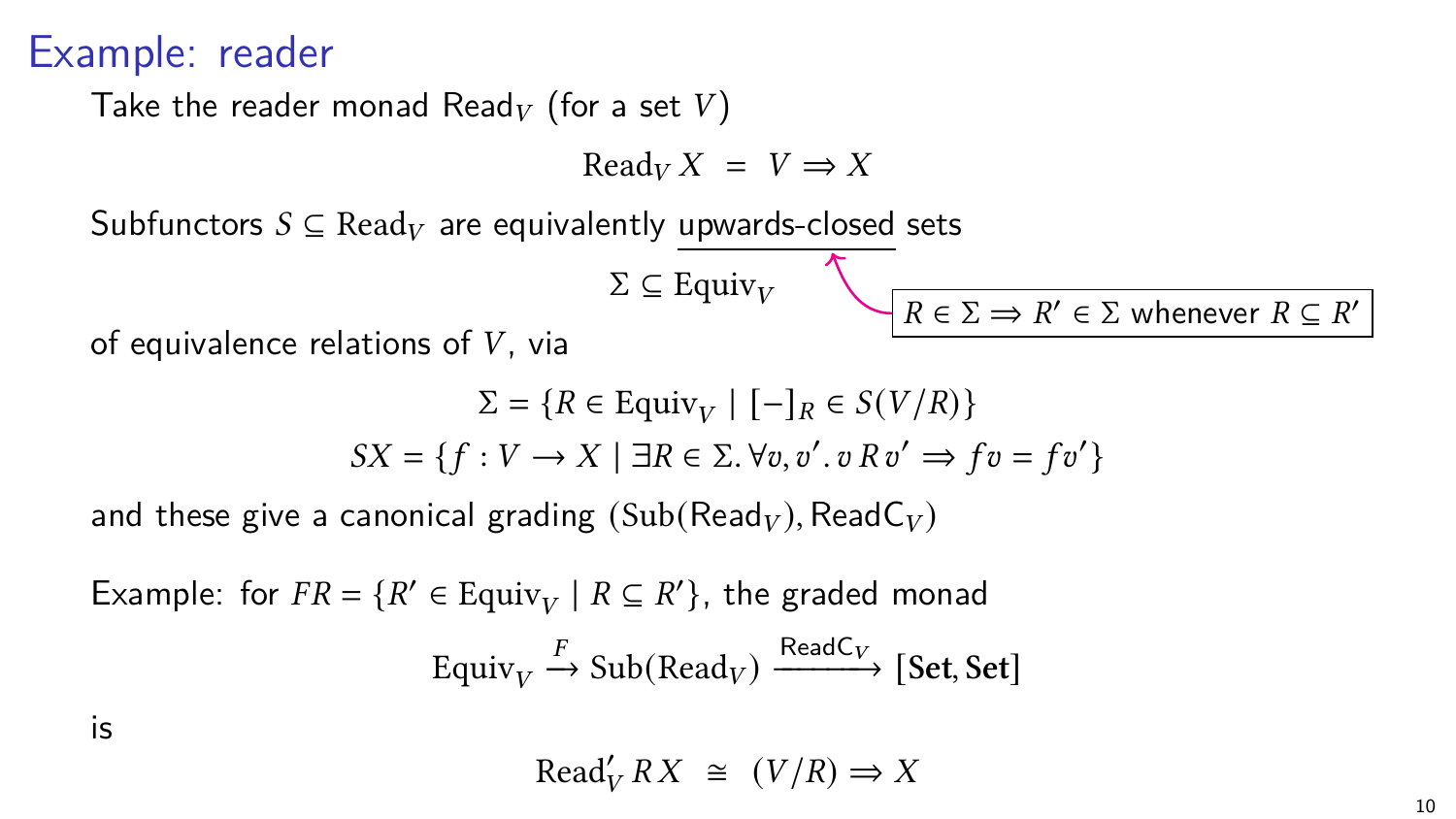# M-gradings of functors

For a class M of natural transformations  $\rightarrow$ , an M-grading of a functor T consists of

- $\blacktriangleright$  a category  $\delta$
- ▶ a functor  $G : \mathcal{E} \rightarrow$  [Set, Set]
- ▶ a natural transformation  $m_e$ :  $Ge$   $\rightarrow$  T, whose components are in M

The *M*-subfunctors of T form an *M*-grading  $(M/T, \hat{T})$ , with

$$
\hat{T}(S,m) = S \quad \searrow^m \rightarrow T
$$

and this is canonical:

$$
\begin{array}{c}\n\mathcal{E} \\
F \downarrow \\
\mathcal{M}/T \longrightarrow \hat{f}\n\end{array}
$$
\n[Set, Set]

(more precisely, it is pseudoterminal in the 2-category of  $M$ -gradings of  $T$ )

Example:  $M =$  componentwise injective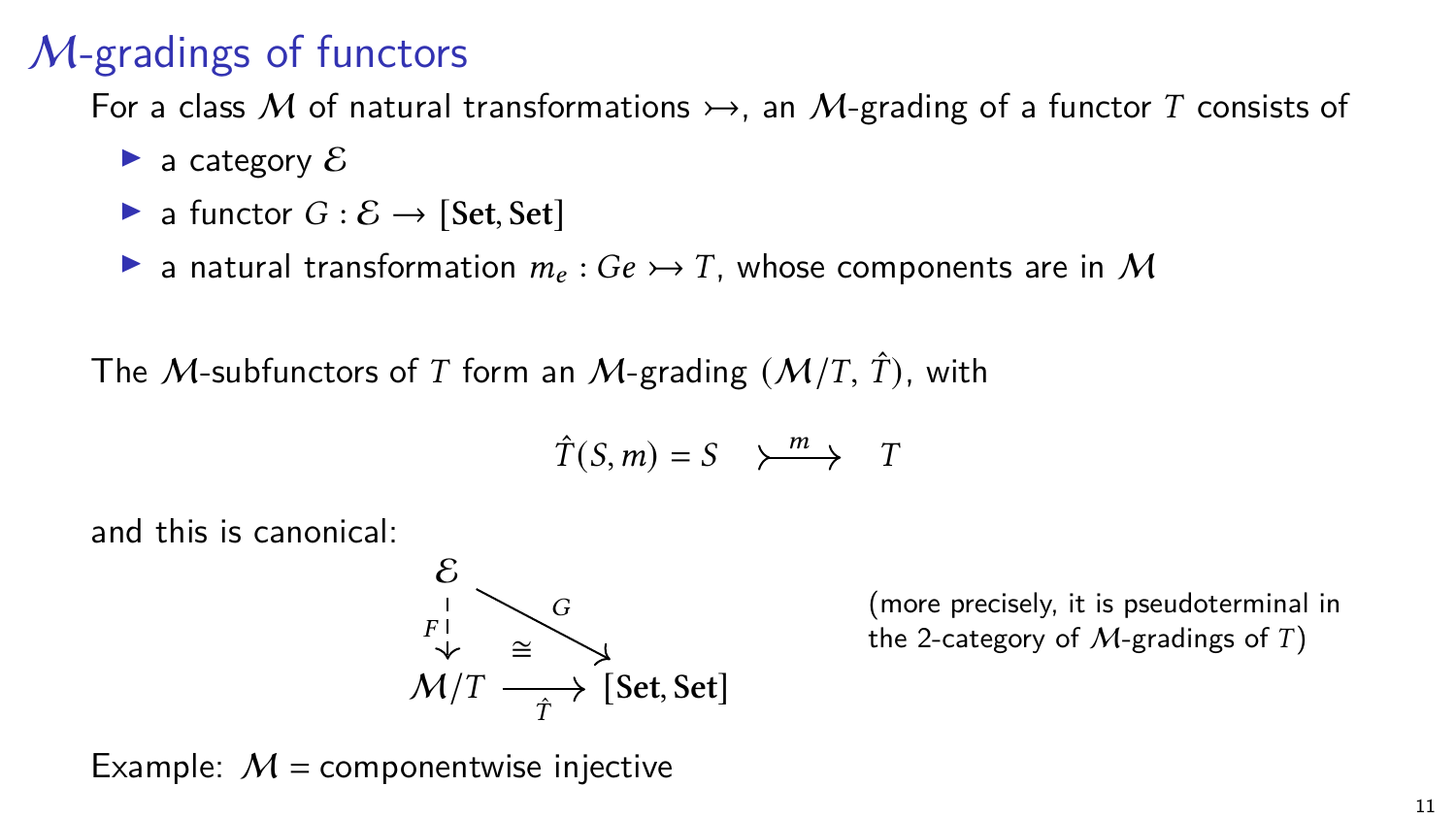## M-gradings of monads

For a class M of natural transformations  $\rightarrow$ , an M-grading of a monad T consists of

- $\blacktriangleright$  a monoidal category  $\delta$
- ▶ a graded monad  $G : \mathcal{E} \rightarrow$  [Set, Set]
- **E** a monoidal natural transformation  $m_e : Ge \rightarrow T$ , whose components are in M

Under some conditions, the canonical  $M$ -grading of the functor T gives a canonical  $M$ -grading of the monad T



(more precisely, it is pseudoterminal in the 2-category of  $M$ -gradings of T)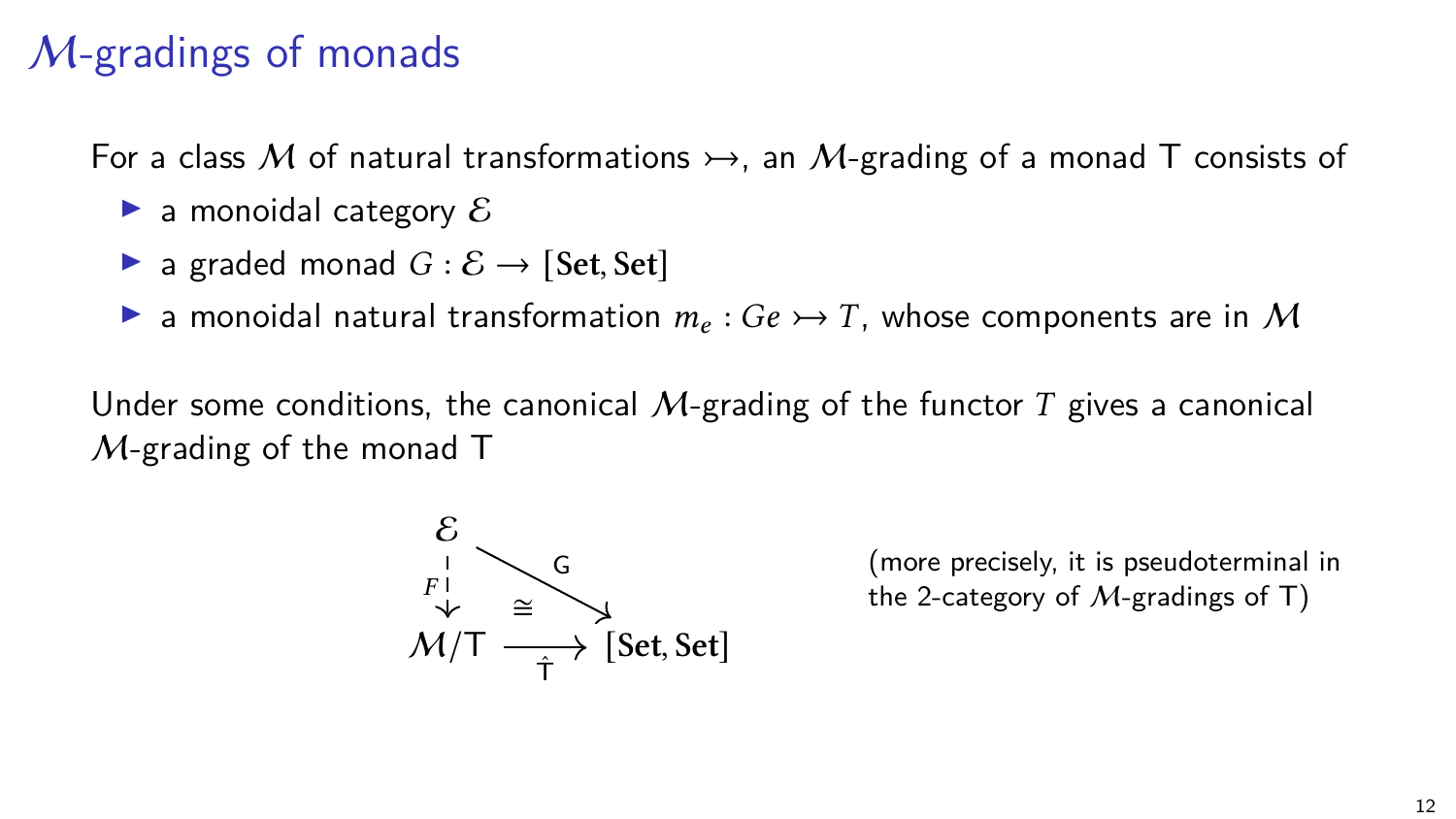#### M-gradings of monads If

▶ M forms a factorization system (E*,*M) on [**Set***,* **Set**]

$$
F \xrightarrow{f} G \qquad (e \in \mathcal{E}, m \in \mathcal{M})
$$

▶ for each  $e : F \twoheadrightarrow F'$  in  $\&$  and  $G$ ,

$$
(e \cdot G) : F \cdot G \to F' \cdot G \qquad (G \cdot e) : G \cdot F \to G \cdot F'
$$

are both in  $\mathcal E$ 

then we get a canonical M-grading of T, using



 $J X = \{ \eta x \mid x \in X \}$   $(S_1 \square S_2) X = \{ \mu t \mid t \text{ is in the image of } S_1(S_2 X) \hookrightarrow T(TX) \}$ 

We can do something similar if we replace [**Set***,* **Set**] with some other monoidal category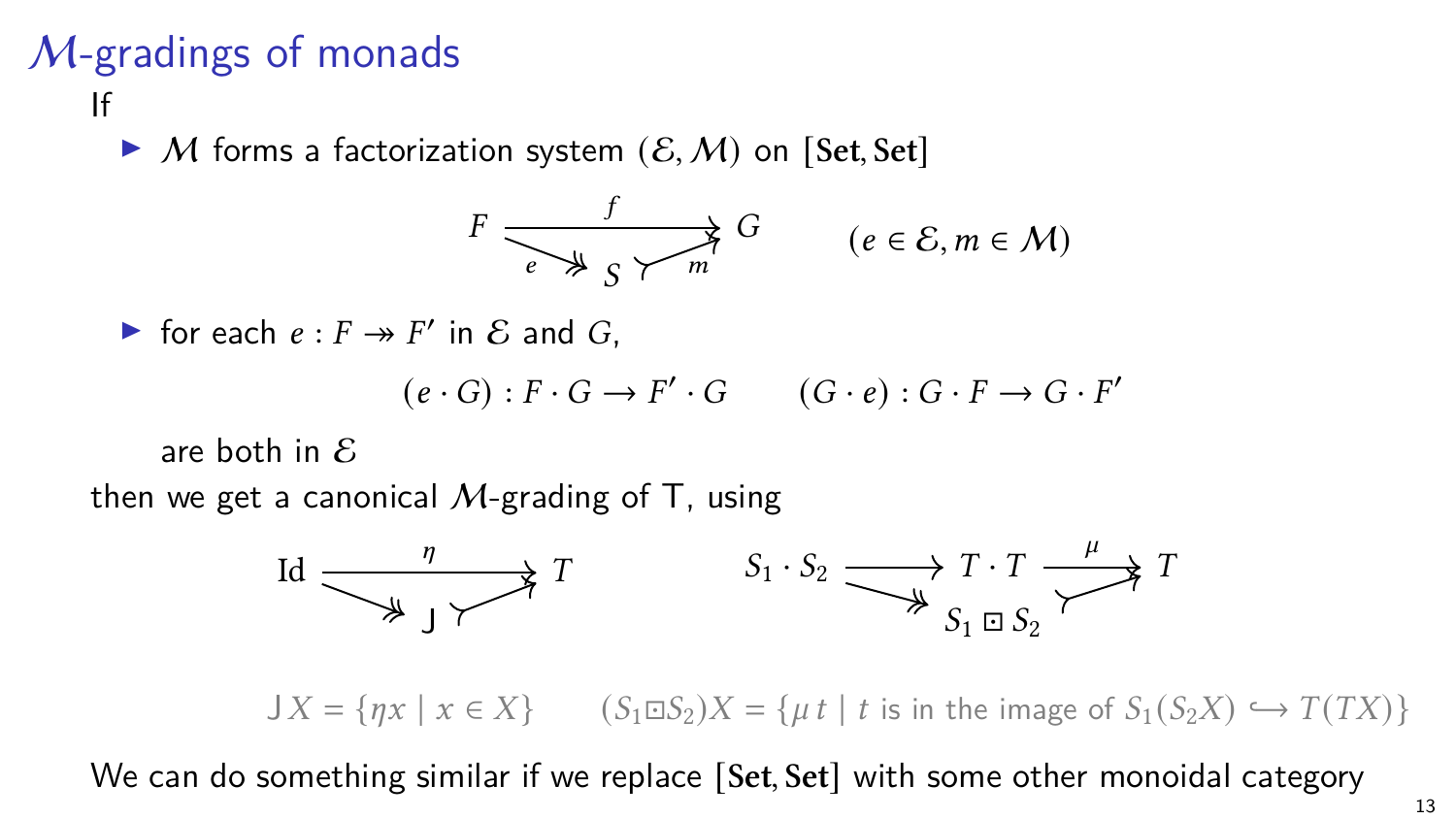## Grading by sets of shapes

Every monad T on Set has a set of shapes T1, and every  $t \in TX$  has a shape  $T!t \in T1$ 

• e.g. List1 
$$
\cong
$$
 N, and *T*!t is the length of  $t \in$  List *X*

Whenever T is cartesian, subsets  $\Sigma \subseteq T1$  form a canonical cartesian grading of T:

 $\triangleright$  subsets  $\Sigma \subseteq T1$  are equivalently cartesian subfunctors  $S \subseteq T$ , via

$$
\Sigma = S1 \qquad SX = \{ t \in TX \mid T! t \in \Sigma \}
$$

 $(S$  is automatically cartesian)

families of subsets  $SX \subseteq TX$ closed under  $Tf:TX \to TY$ satisfying  $SX = \{t \mid T!t \in S1\}$ 

**•** up to isomorphism, cartesian subfunctors form a factorization system  $(\mathcal{E}, \mathcal{M})$  on [**Set***,* **Set**]cart

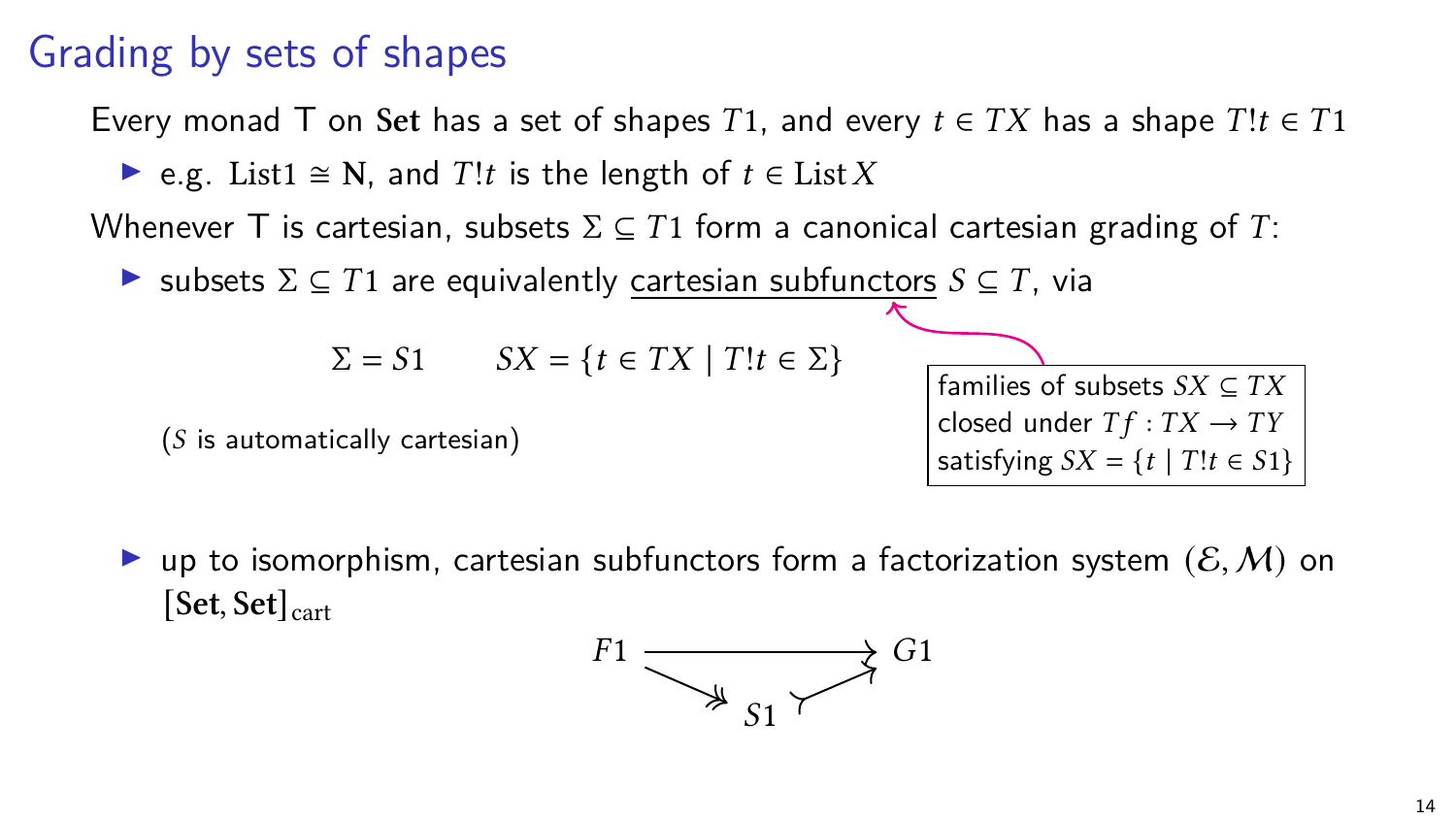## Grading by sets of shapes

When  $T = I$  ist:

▶ Cartesian subfunctors *↩*→ List are equivalently subsets

$$
\Sigma\subseteq N
$$

(allowable lengths of lists)

▶ which form an ordered monoid with

 $\Sigma \leq \Sigma' \Leftrightarrow \Sigma \subseteq \Sigma'$   $J = \{0\}$   $\Sigma_1 \boxdot \Sigma_2 = \{n_1 + n_2 \mid n_1 \in \Sigma_1, n_2 \in \Sigma_2\}$ 

 $\triangleright$  The canonical cartesian grading of List is

List<sup>'</sup> $\Sigma X$  = {xs  $\in$  List $X$  | length xs  $\in \Sigma$ }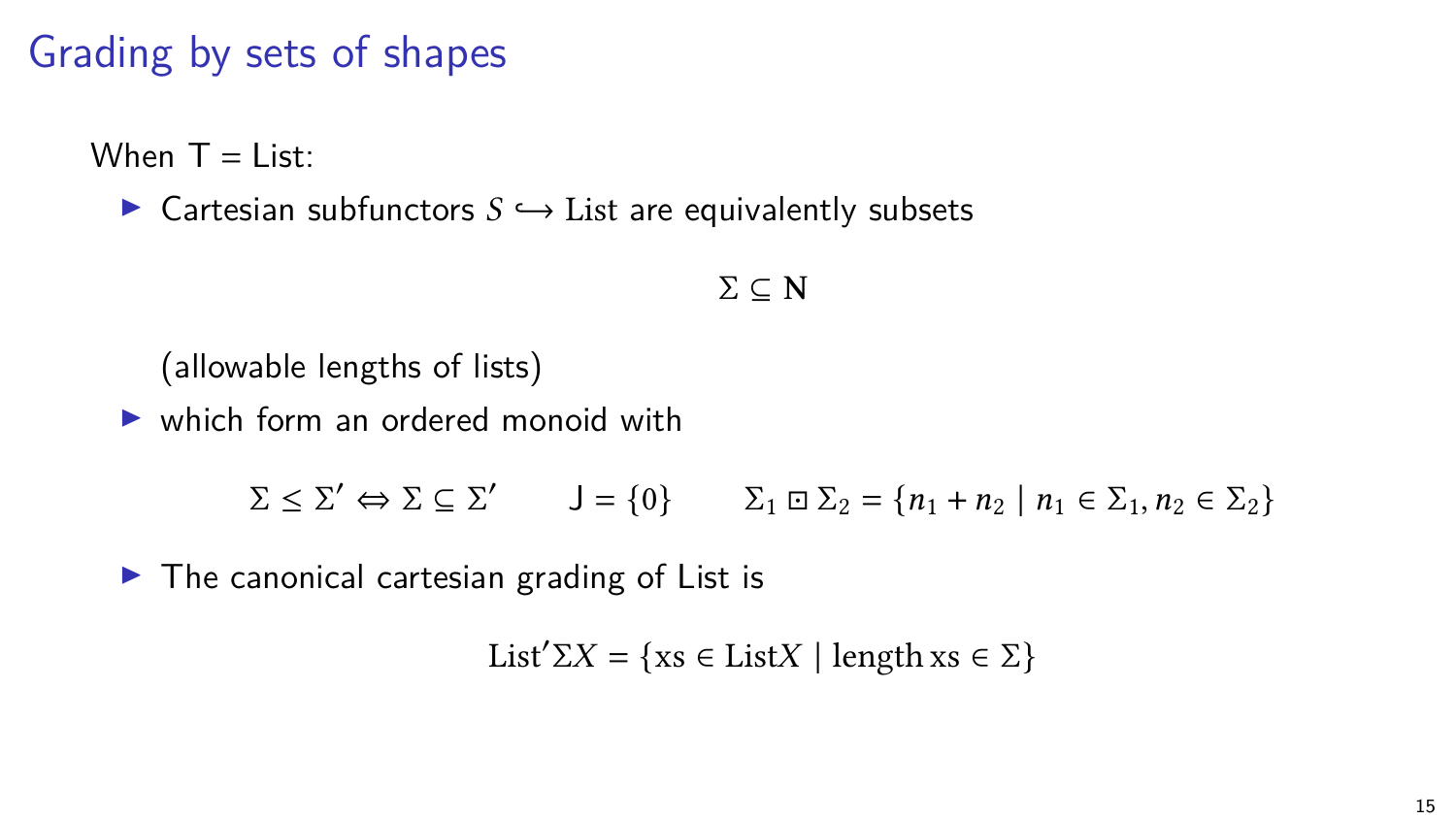## Algebraic operations

An algebraic operation for  $\overline{T}$  is a function  $\overline{P}$  [Plotkin and Power '03]

 $T^n \rightarrow T$ 

compatible with the multiplication of  $T$ 

Given subfunctors  $S_1, \ldots, S_n$  of T, we get

- $\blacktriangleright$  a canonical subfunctor  $S'$
- ▶ a flexibly graded algebraic operation

$$
\hat{T}(S_1 \boxdot -) \times \cdots \times \hat{T}(S_n \boxdot -) \to \hat{T}(S' \boxdot -)
$$

(under some extra conditions about products)